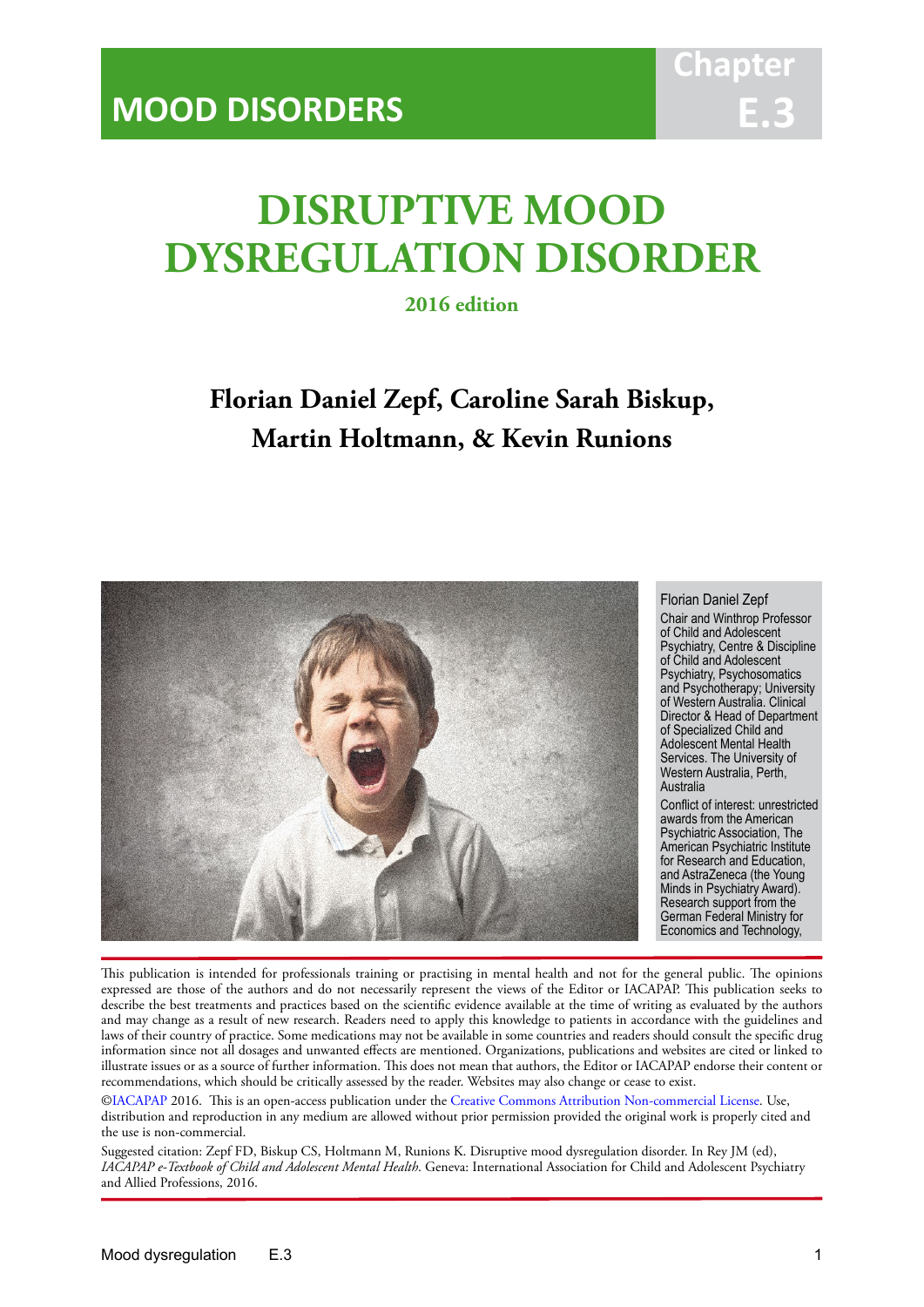Ithough irritability and temper outbursts are by no means uncommon in<br>the young, their chronicity and intensity beyond developmental norms can<br>prove challenging for patients, parents, and those who work with children.<br>Seve the young, their chronicity and intensity beyond developmental norms can **L** prove challenging for patients, parents, and those who work with children. Severe irritability is one of the most common reasons for presentation to mental health services (Stringaris, 2011), and emotional and behavioral dysregulation are commonly observed amongst young people referred to services. These symptoms can be present in a range of disorders including oppositional defiant disorder (ODD), attention-deficit/hyperactivity disorder (ADHD), bipolar and depressive disorders (Bertocci et al, 2014; Brotman et al, 2006; Stringaris & Goodman, 2009). The new diagnostic category of disruptive mood dysregulation disorder (DMDD) was introduced in DSM-5 to address this problem. Although DMDD has been controversial as indexed by discussions in the media as well as among clinicians and researchers, a growing body of evidence suggests that this condition has a distinct etiology, divergent developmental outcomes, and differences in neurobiology from pediatric bipolar disorder, ADHD, and ODD.

### **CLINICAL PRESENTATION AND DIAGNOSIS**

DMDD as a diagnostic category was introduced after controversy about the diagnosis of pediatric bipolar disorder that had led to the identification of the syndrome, initially called "severe mood dysregulation". Severe mood dysregulation as a clinical phenotype was described by [Leibenluft et al in 2003,](http://bridgingthechasm.com/resources/bipd/NIMH-JuvenileMania-2003.pdf) who defined it as chronic (non-episodic) and severe irritability and hyperarousal without the euphoric and grandiose characteristics that are the hallmark of bipolar disorder. DMDD was introduced in DSM-5 to make available a diagnosis that would account for severe temper outbursts out of proportion to the context, that are not consistent with the child's developmental level, and that occur on average three or more times per week. A chart review study noted that patients with DMDD had a median of 4 temper tantrums per week (Tufan et al, 2016). Between tantrums, the child must show chronic irritability—angry outbursts, annoyance, and touchiness (Stringaris, 2011). Table E.3.1 summarizes the diagnostic criteria for DMDD, included in the depressive disorders chapter in DSM-5.

Unlike children and adolescents with bipolar disorder—who present with distinct periods of depressed mood and of mania or hypomania—patients with DMDD do not show well defined episodes. According to DSM-5, an *episode* is characterized by a *distinct period* of mood change distinguishable from the persons' usual mood, lasting at least one week for mania or four days for hypomania. These discrete episodes are separated by periods of euthymia or sub-syndromal symptoms. DMDD, on the contrary, requires persistency of the abnormal mood state. According to DSM-5, a diagnosis of DMDD cannot be made before 6 or after 10 years of age. Prior to the age of 6 temper outbursts are normal ([Wakschlag](http://digitalcommons.uconn.edu/cgi/viewcontent.cgi?article=1167&context=uchcres_articles)  [et al, 2012](http://digitalcommons.uconn.edu/cgi/viewcontent.cgi?article=1167&context=uchcres_articles)) and the boundaries of clinically concerning temper tantrums are unclear. Importantly, DSM-5 criteria indicate that a DMDD diagnosis cannot be made concurrently with ODD, bipolar disorder, or intermittent explosive disorder.

Although this diagnostic category appears to have face validity, there is debate about its clinical validity and usefulness. A justification for introducing this diagnosis may have been to resolve the controversy and possible misuse of the pediatric bipolar disorder diagnosis, particularly in the US, and to codify the severe the European Union, the German Society for Social Pediatrics and Adolescent Medicine, the Paul and Ursula Klein Foundation, the Dr. August Scheidel Foundation, the Telethon Perth Children's Hospital Research Fund (TPCHRF), and the IZKF of RWTH Aachen University, travel support from the GlaxoSmithKline Foundation. Unrestricted educational grant, travel support and speaker honoraria from Shire Pharmaceuticals; editorial fees from Co-Action Publishing (Sweden); support from the Raine Foundation for Medical Research (Raine Visiting Professorship).

#### Caroline Sarah Biskup

Clinic for Child and Adolescent Psychiatry, Psychosomatics and Psychotherapy, RWTH Aachen University Hospital, Aachen, Germany Conflict of interest: none disclosed

#### Martin Holtmann

LWL-University Hospital for Child and Adolescent Psychiatry, Ruhr-University Bochum, Hamm, Germany Conflict of interest: advisory or consultancy role for Lilly, Shire and Medice; conference attendance support or paid for public speaking by Bristol-Myers Squibb, Lilly, Medice, Neuroconn, and Shire.

#### Kevin Runions

Centre & Discipline of Child and Adolescent Psychiatry, Psychosomatics and Psychotherapy; School of Psychiatry & Clinical Neurosciences and School of Paediatrics & Child Health, The University of Western Australia, Perth, Australia; Telethon Kids Institute, Perth, Australia Conflict of interest: none disclosed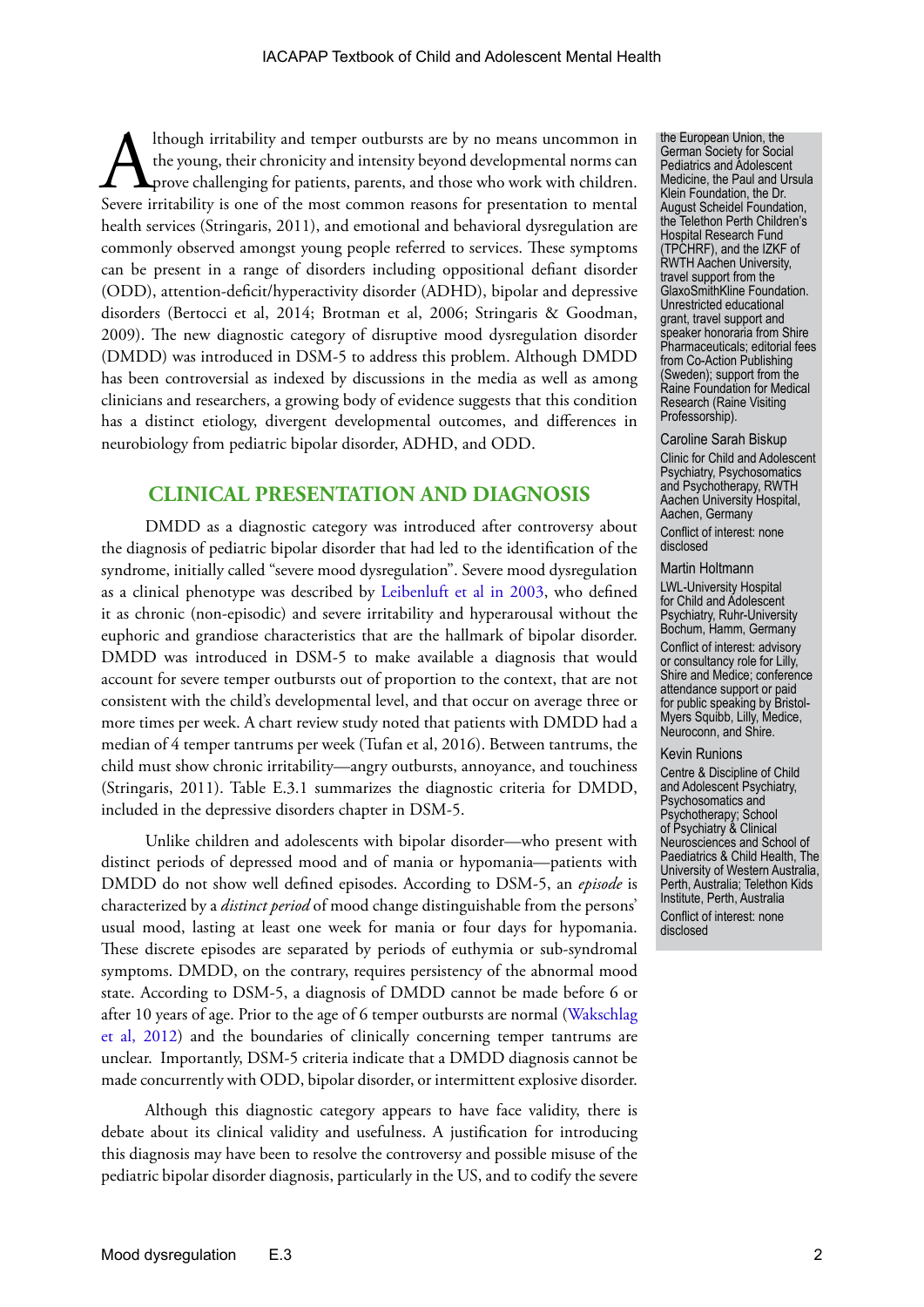| DSM-5 diagnostic criteria for disruptive mood<br>Table E.3.1<br>dysregulation disorder                                                                                                                                                                                                                   |
|----------------------------------------------------------------------------------------------------------------------------------------------------------------------------------------------------------------------------------------------------------------------------------------------------------|
| Severe recurrent temper outbursts in response to common stressors, which are:<br>On average, three or more times per week<br>Temper outbursts are inconsistent with developmental level<br>Between outbursts, mood is persistently irritable or angry, most of the day and<br>nearly every day.          |
| Onset of symptoms must be before the age of 10                                                                                                                                                                                                                                                           |
| Symptoms must have been present for 12 or more months                                                                                                                                                                                                                                                    |
| Symptoms must not be absent for three or more consecutive months                                                                                                                                                                                                                                         |
| Children must be between 6 and 18 years of age                                                                                                                                                                                                                                                           |
| Symptoms should be present in at least two of three settings (home, school, social<br>situations) and are severe in at least one setting                                                                                                                                                                 |
| Symptoms are not better explained by another medical disorder, are not the<br>manifestation of substance abuse or medical condition, criteria for manic/hypomanic<br>episode have not been met for more than one day and behaviors do not occur solely<br>during an episode of major depressive disorder |

mood dysregulation construct (McGough, 2014). However, the concept has been criticized for lacking established diagnostic reliability and research evidence much of what is known about DMDD is derived from studies examining severe mood dysregulation. It has been argued that DMDD should not be incorporated in ICD-11. In its place, it has been proposed to add a specifier to ODD indicating whether there is chronic irritability [\(Lochman et al, 2015\)](http://onlinelibrary.wiley.com/doi/10.1002/wps.20176/full).

Some researchers have used the Child Behavior Checklist (CBCL) (Achenbach, 1991) to capture a phenotype showing broad overlap between the behaviors observed in DMDD and severe mood dysregulation (e.g., Diler et al, 2009; Holtmann et al, 2008; Volk & Todd, 2007). This CBCL "dysregulation" profile encapsulates a mixed phenotype of severe behavioral and affective dysregulation, including irritability, aggression, "affective storms", hyperarousal, and mood instability. This profile is characterized by simultaneous extreme scores on the CBCL syndrome scales "anxious/depressed", "attention problems", and "aggressive behavior". Much of our current understanding of DMDD relies on inference from research on this construct.

#### **EPIDEMIOLOGY**

Most of what we know about DMDD has been inferred from research on severe mood dysregulation, although the upper age limit placed on its onset differs between DMDD (10 years) and severe mood dysregulation (12 years). A longitudinal study on severe mood dysregulation indicated that 97% of youths who met diagnostic criteria for this condition also met criteria for DMDD; the remainder only failed to meet the criteria due to an age of onset of 10 or 11 years ([Deveney et al, 2015](http://www.kcl.ac.uk/ioppn/depts/cap/research/moodlab/Papers/Deveney-et-al-A-Prospective-Study-of-Severe-Irritability-in-Youths---2-and-4-year-Follow-Up.pdf)). Moreover, a diagnosis of severe mood dysregulation requires symptoms of hyperarousal, whereas DMDD does not, with the proviso that clinicians can assign a concurrent diagnosis of ADHD if warranted.

Severe irritability is one of the most common reasons for presentation to mental health services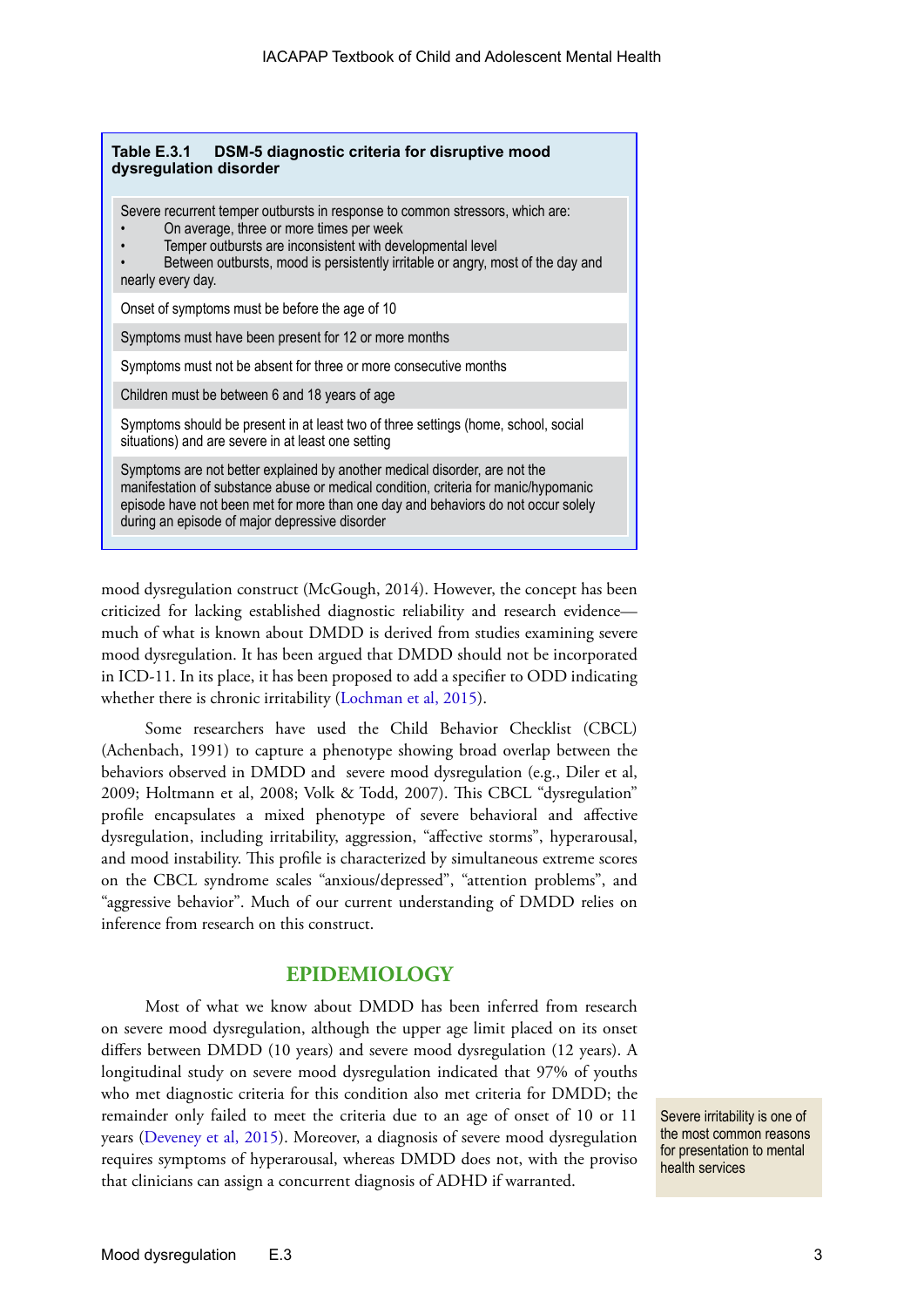A 3-month DMDD prevalence of 8.2% was observed in 6-year-old American children with no sex or ethnicity differences ([Dougherty et al, 2014\)](http://www.ncbi.nlm.nih.gov/pmc/articles/PMC4480202/). A study by [Copeland et al \(2013\)](http://www.ncbi.nlm.nih.gov/pmc/articles/PMC3573525/) illustrates the prevalence of DMDD symptomology in a large epidemiological sample including preschool and school age cohorts. Among school age children, nearly half had shown severe temper outbursts during the 3 months prior to assessment. Applying the frequency criterion reduced the prevalence to 6-7%; applying the duration criterion dropped the rate to 1.5-2.8%. When all DMDD criteria were applied, prevalence was about 1%.

Research using the CBCL "dysregulation profile" results in comparable estimates of prevalence: 1-2% in epidemiological samples (Volk & Todd, 2007; Holtmann et al, 2007; [Hudziak et al, 2005\)](http://www.tweelingenregister.org/nederlands/verslaggeving/NTR_publicaties_2005/Hudziak_BP_2005.pdf), 6-7% in child psychiatric clinical samples, and 13-20% in children with ADHD (Holtmann et al, 2008).

#### **COURSE AND OUTCOME**

Few studies have examined the stability of DMDD over time. Stability may be higher in childhood than adolescence: over 80% of children who meet criteria for DMDD at age 9 also met criteria when they were 6 years old (Dougherty et al, 2016). By contrast, a study of 200 adolescents diagnosed with severe mood dysregulation found that less than half met criteria at follow-up (Deveney et al, 2015).

Children diagnosed with DMDD at age 6 are at increased risk for depressive disorders and ADHD at age 9; the risk of disruptive behavior disorder symptoms was also elevated for these children (Doughterty et al, 2016). Childhood DMDD status also predicts subsequent peer relationship problems, increased peer exclusion and victimization (i.e., being bullied), and more use of relational aggression (Dougherty et al, 2016). In later childhood, DMDD diagnosis in 10 to 16 year olds predicted a range of subsequent problems in young adulthood [\(Copeland et](http://europepmc.org/articles/pmc4106474)  [al, 2014\)](http://europepmc.org/articles/pmc4106474). Compared to non-cases and a psychiatric comparison group, those who met criteria for DMDD were at greater risk as young adults for serious illness, sexually transmitted diseases, other non-substance-related psychiatric disorders, nicotine use, police contact, poverty, not achieving a high school diploma, and no college attendance.

Although the DMDD diagnosis arose out of research on bipolar disorder (see Assessment and Differential Diagnosis, below) patients with DMDD or severe mood dysregulation do not show increased risk for later bipolar illness (Brotman et al, 2006; Stringaris et al, 2009), but have an increased risk of depressive disorder (Krieger et al, 2013)—thus the classification of DMDD in the depressive disorders chapter in DSM-5. This is also supported by studies concluding that children with severe temper outbursts seldom show symptoms of bipolar disorder (Roy et al, 2013, Mikita & Stringaris, 2013). Similarly, severe mood dysregulation is associated with depressive and anxiety symptoms in later adulthood (Brotman et al, 2006; [Stringaris et al, 2009](http://www.ncbi.nlm.nih.gov/pmc/articles/PMC2791884/)). Bipolar disorder is found less frequently in families of children with severe mood dysregulation than in families of children with bipolar disorder in both community and clinical populations [\(Brotman](https://www.researchgate.net/profile/Brendan_Rich2/publication/6168613_Parental_diagnoses_in_youth_with_narrow_phenotype_bipolar_disorder_or_severe_mood_dysregulation/links/0fcfd50a2ae74b39c1000000.pdf)  [et al, 2007;](https://www.researchgate.net/profile/Brendan_Rich2/publication/6168613_Parental_diagnoses_in_youth_with_narrow_phenotype_bipolar_disorder_or_severe_mood_dysregulation/links/0fcfd50a2ae74b39c1000000.pdf) [Leibenluft, 2011](http://www.ncbi.nlm.nih.gov/pmc/articles/PMC4476313/)). A 2-year follow-up of youths with severe mood dysregulation showed that they had lower rates of manic, hypomanic or mixed episodes than patients with bipolar disorder ([Stringaris et al, 2010\)](http://www.ncbi.nlm.nih.gov/pmc/articles/PMC3000433/).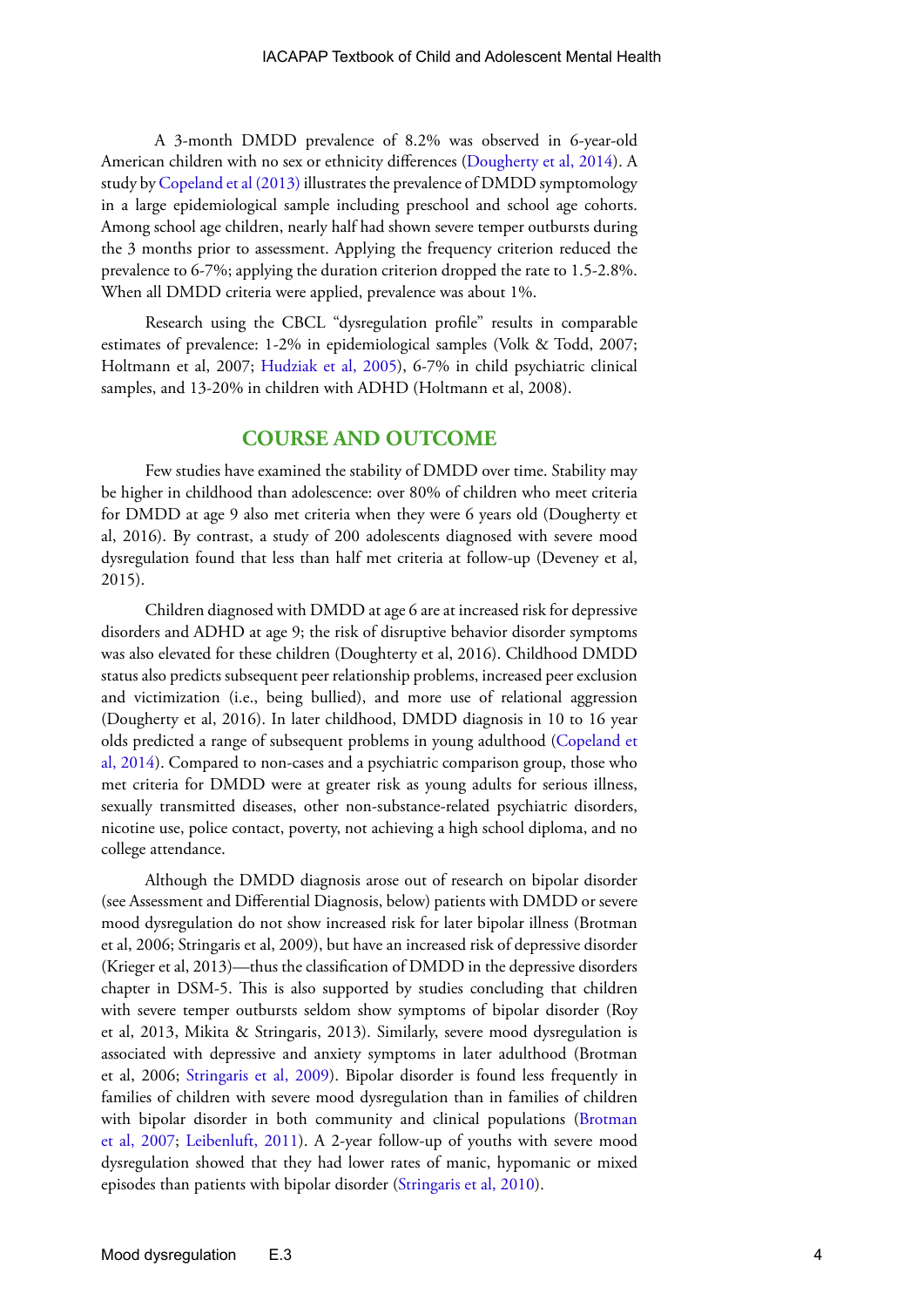Long-term follow-up of children captured by the CBCL "dysregulation" profile suggests that young adults with a positive CBCL "dysregulation" profile in childhood are at increased risk for substance use, conduct and mood disorders, suicidal ideation, and suicide attempts but not for bipolar disorder. In addition, they showed a marked impairment in overall functioning [\(Althoff et al, 2010;](http://www.ncbi.nlm.nih.gov/pmc/articles/PMC2965164/) Holtmann et al, 2011a). The CBCL "dysregulation" profile may be a valuable tool to identify patients with severe mood problems. High scores may indicate poor outcomes, such as substance use, suicidality, and functional impairment (Holtmann et al, 2011; [Jucksch et al, 2011\)](https://www.researchgate.net/profile/Viola_Kappel_maiden_name_Jucksch/publication/47642806_Severe_affective_and_behavioural_dysregulation_is_associated_with_significant_psychosocial_adversity_and_impairment/links/02e7e51e0032ea4b0e000000.pdf).

#### **ASSESSMENT & DIFFERENTIAL DIAGNOSIS**

As noted in the introduction, the core symptoms of DMDD – irritability and temper outbursts – are often present in individuals suffering from bipolar disorder, ADHD, and ODD among others. Moreover, DMDD commonly overlaps with other disorders. For example, Copeland et al (2013) noted a 63 to 92% overlap with other diagnoses; [Fristad and her colleagues \(2016\)](http://online.liebertpub.com/doi/pdfplus/10.1089/cap.2015.0062) highlighted the high overlap of baseline demographic and clinical variables with Bipolar Disorder Not Otherwise Specified. Thus assessment and differential diagnosis of children with DMDD is difficult.

A chart review found an average age of onset of 4.9 years (Tufan et al, 2016). This study also provides insights into the diagnostic challenges: consensus could not be reached in more than 20% of patients. The more common reasons for this were whether symptoms occurred in more than one setting and whether there was anger or other negative moods between tantrums. Other sources of disagreement related to the frequency of tantrums, tantrum severity, and duration of symptoms. Holtmann and his colleagues (2011b) established that a 5-item subset from the Strengths & Difficulties Questionnaire could be a valid screening measure.

#### **DMDD and Bipolar Disorder**

The assignment of a bipolar disorder diagnosis to children and adolescents with chronic irritability but without distinct episodes of mania has been controversial. The debate is not only academic: broadening the diagnostic construct resulted in dramatic changes in clinical practice. For example, between 1993 and 2003 the number of adults diagnosed with bipolar disorder in the US doubled, but increased *40 times* in people younger than 20 years (Blader & Carlson, 2007; [Moreno et al, 2007\)](http://archpsyc.jamanetwork.com/article.aspx?articleid=482424); this shift was accompanied by a large increase in the prescription of antipsychotic drugs to youth ([Olfson et al, 2006\)](http://archpsyc.jamanetwork.com/article.aspx?articleid=209678). Data suggest that widening of the bipolar construct in the US was the explanation: for example, [James et al \(2014\)](http://www.ncbi.nlm.nih.gov/pmc/articles/PMC4473258/) noted a 70-fold difference in hospital discharges for bipolar disorder in the US and the UK, indicating different diagnostic practices.

According to the guidelines of the British National Institute for Health and Clinical Excellence, a diagnosis of bipolar disorder in children should only be made if the patient has a history of manic or hypomanic *episodes* in line with relevant diagnostic criteria, including duration and frequency of such episodes ([Baroni et al, 2009](http://www.ncbi.nlm.nih.gov/pmc/articles/PMC2786990/)). That is, bipolar disorder should not be diagnosed in the absence of episodes characterized by a distinct change in mood and concurrent

#### **Who are the children with severe mood dysregulation?**

"These explosive children are not new. A closer look at the traditional diagnoses that apply to this group of youth gives us further insight. Although there is no significant difference in the rates of ADHD between children with narrow phenotype bipolar disorder and those with severe mood dysregulation (60.6% and 86.7%, respectively), more than twice the number of children with severe mood dysregulation have oppositional defiant disorder (39.4% versus 83.3%) […] If we recast children with severe mood dysregulation as children with prominent combined ADHD and oppositional defiant disorder, we find we have considerable knowledge about them already. For instance, follow-up studies do not report inordinate rates of narrow phenotype bipolar disorder in children with ADHD plus oppositional defiant disorder. However, conduct disorder (CD) and later antisocial behavior/criminality and substance abuse are the unfortunate legacies of combined ADHD and oppositional defiant disorder" (Carlson, 2007).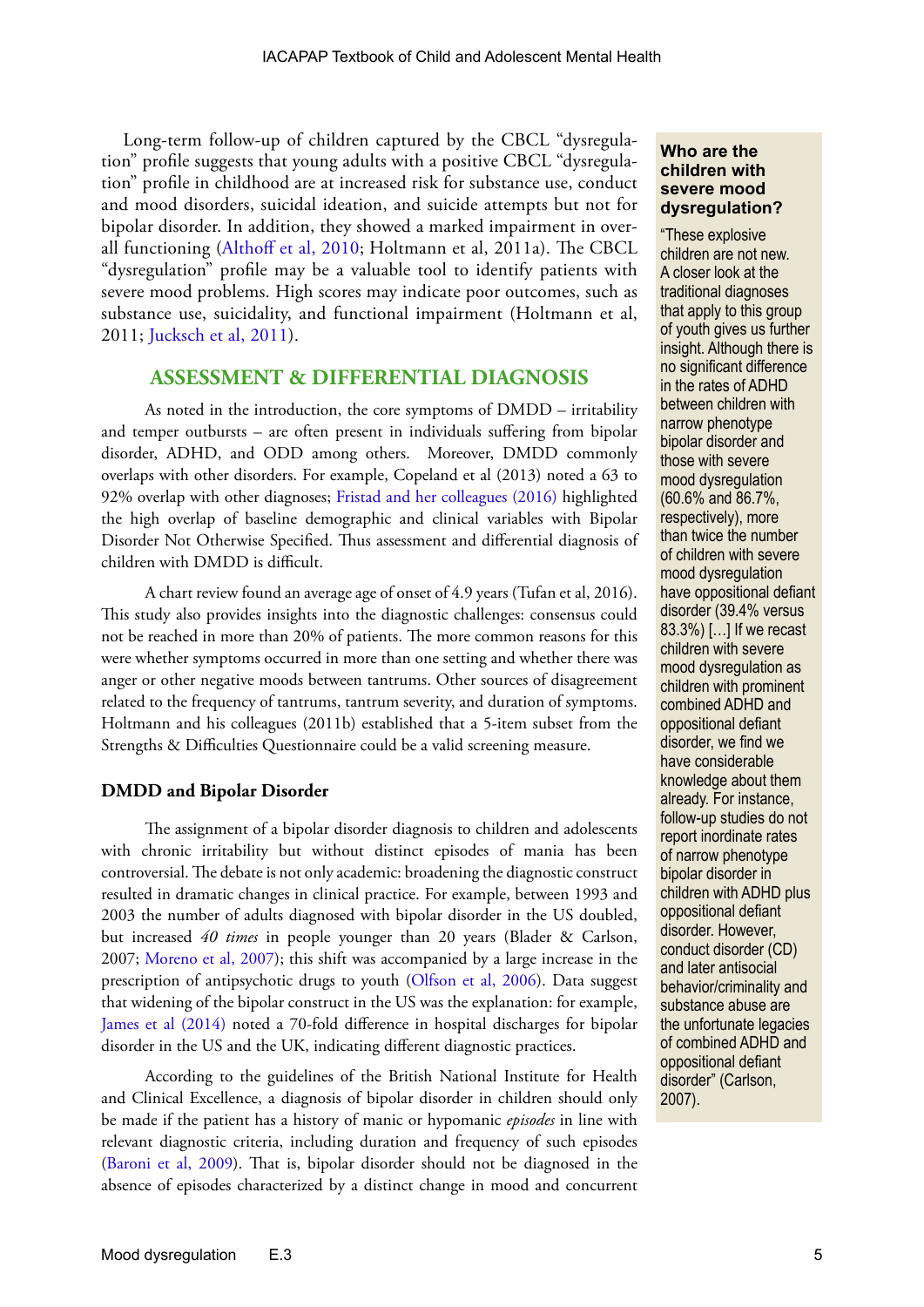changes in behavior and cognition. The traditional view, and the view represented in DSM-5, is that bipolar disorder can occur in pre-pubertal children but very rarely, becoming increasingly prevalent during adolescence, and that symptoms in the young are largely the same as in adults.

#### **DMDD and the Disruptive Behavior Disorders**

The presence of irritability and temper outburst have led some researchers and clinicians to argue that there is no clear demarcation between DMDD, ODD and conduct disorder (Axelson, 2013). Proponents of this view maintain that bipolar disorder is often misdiagnosed as, or co-morbid with, ADHD (Biederman et al, 1998). ADHD does seem to have a considerable symptom overlap with bipolar disorder in children and adolescents as can be seen in Figure E.3.1 [\(Zepf,](http://www.dialogues-cns.org/publication/attention-deficit-hyperactivity-disorder-and-early-onset-bipolar-disorder-two-facets-of-one-entity/)  [2009](http://www.dialogues-cns.org/publication/attention-deficit-hyperactivity-disorder-and-early-onset-bipolar-disorder-two-facets-of-one-entity/)), though irritability in bipolar disorder is episodic, unlike in DMDD where it is chronic.

Lochman et al (2015) argue that ICD-11 should not incorporate the DMDD category, proposing instead to make a diagnosis of ODD and add a specifier indicating chronic irritability or anger instead. This argument is bolstered by findings that 92% of children aged 6-12 years in a general population sample who met DMDD criteria also met criteria for ODD, and 66% of those with ODD also had DMDD symptoms (Mayes et al, 2016). Deveney et al (2015) reported that over 80% of their sample of adolescents meeting criteria for severe mood dysregulation also met criteria for ODD or ADHD. However, other data indicate that DMDD and ODD show a more modest overlap (55%) and that DMDD predicts impairment over and above that due to ODD (Dougherty et al, 2014).



Click on the picture to view a brief video interview with Ellen Leibenluft MD on bipolar disorder in childhood summarizing the relationship between chronic irritability and chronic mood dysregulation problems, and how these problems [differ from bipolar disorder in](http://www.youtube.com/watch?v=2OfNPiZz3Lw)  children

#### **ETIOLOGY AND RISK FACTORS**

The literature on developmental predictors of DMDD is in its infancy. Dougherty et al (2014) examined at age 3 predictors of DMDD at age 6. They noted that only temperamental "surgency" (a construct reflecting high levels of activity, reward seeking, low shyness, and impulsivity) and parental lifetime substance use disorder predicted DMDD status at age 6. In one study, participants with a CBCL "dysregulation" phenotype exhibited an increase in C-reactive protein and albumin concentrations, raising the possibility of an inflammatory diathesis (Holtmann et al, 2013).

To date, few studies have been conducted shing light on family or other social or ecological factors that might contribute to the development of DMDD. The chart review by Tufan and colleagues (2016) indicated that over a three quarter of patients with DMDD had family histories involving parental mental health problems, including major depressive disorders, ADHD and anxiety disorder (56%, 25%, and 17% respectively). Although maternal depression has been linked to irritability in children with ODD ([Krieger et al, 2013\)](http://www.scielo.br/scielo.php?pid=S1516-44462013000500005&script=sci_arttext), no studies have found evidence for a role in DMDD of parental depression or other parental psychopathology (e.g., [Axelson et al, 2012](http://www.ncbi.nlm.nih.gov/pmc/articles/PMC3581334/)). Parents of children with DMDD have been shown to be more hostile and critical in their interactions with their children, but this may reflect bidirectional parent-child processes (Dougherty et al, 2014). A history of lifetime substance use disorder has also been implicated. Compared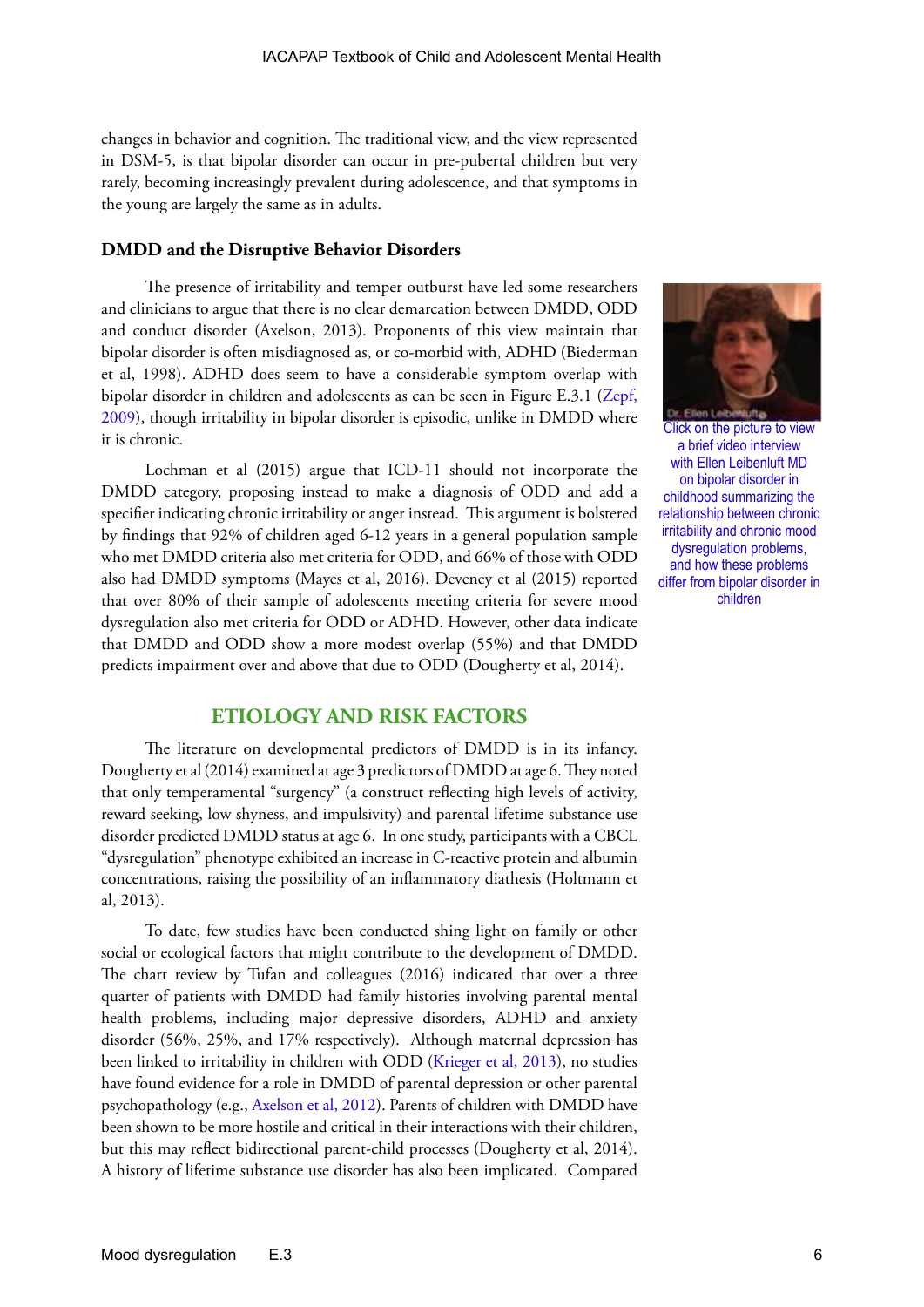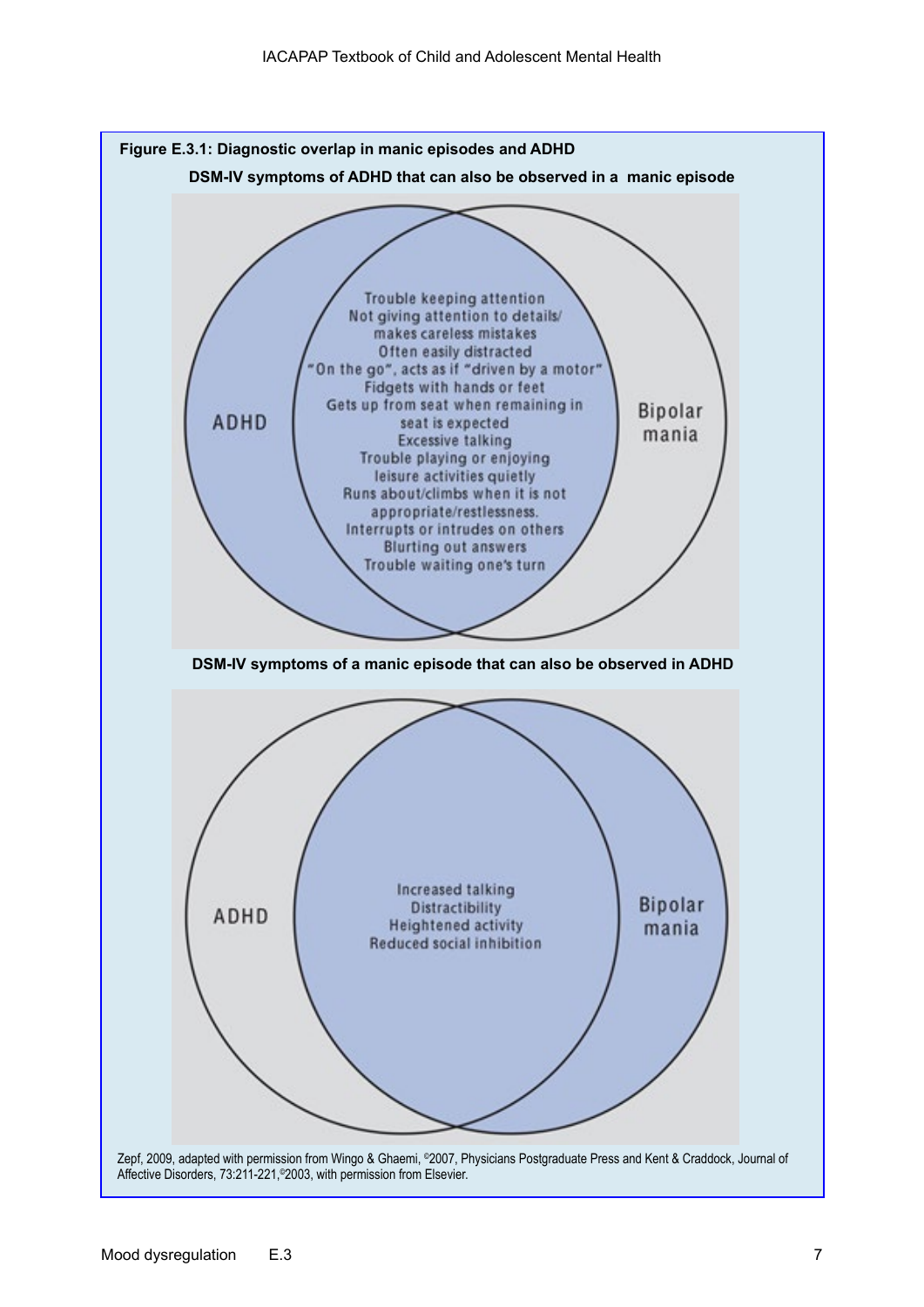with children diagnosed with bipolar disorder not otherwise specified, children with DMDD are less likely to have a parent with bipolar disorder (Fristad et al, 2016).

Interpersonal trauma and exposure to traumatic events are widely acknowledged as being associated with affective dysregulation generally ([Dvir et](http://www.ncbi.nlm.nih.gov/pmc/articles/PMC4091823/)  [al, 2014\)](http://www.ncbi.nlm.nih.gov/pmc/articles/PMC4091823/), but to date no studies have examined trauma or related events including abuse and neglect as risk factors for DMDD. Child maltreatment and physical abuse are known risk factors for the sorts of affective processing biases observed with severe mood dysregulation and DMDD (see next section) (Leibenluft & Stoddard, 2013). However, empirical studies have not yet focused on whether these factors are particularly implicated in DMDD. Clearly, further research is needed to establish a better picture of the etiology of DMDD.

#### **Social-Affective and Cognitive Neuroscience**

There is a burgeoning body of research examining social and emotional information processing and emotion regulation and the underlying neurobiology of severe mood dysregulation, particularly in comparison with other diagnoses such as bipolar disorder. Much of this research has focused on response to emotion-laden stimuli, primarily to the human face. Severe mood dysregulation and bipolar disorder share common social cognitive deficits in processing affective information from the human face, showing less accuracy in labelling expressions and less sensitivity in facial emotion recognition relative to healthy controls. There is some evidence of biased processing of threatening faces in particular [\(Hommer et al,](http://europepmc.org/articles/pmc3933451)  [2014](http://europepmc.org/articles/pmc3933451)). Functional magnetic resonance imaging research with severe mood dysregulation patients shows differential neural activation of the posterior cingulate cortex, posterior insula, and inferior parietal lobe in relation to fearful faces [\(Thomas et al, 2013](http://www.sciencedirect.com/science/article/pii/S2213158213000466)). Future research need to examine whether these biases are specific to DMDD/severe mood dysregulation or reflect comorbid psychopathology such as ODD.

Compared to individuals with bipolar disorder, those with DMDD show diminished cognitive flexibility as assessed with a reversal learning task [\(Adleman et al, 2012](http://www.ncbi.nlm.nih.gov/pmc/articles/PMC3472043/)), and poor motor inhibition [\(Deveney et al, 2012](http://www.ncbi.nlm.nih.gov/pmc/articles/PMC3245776/)). These characteristics are shared with patients with ADHD, however, and this overlap may account for these features (Uran & Kiliç**,** 2015).

In summary, at this stage it can be concluded that underlying brain mechanisms related to the symptomatology of severe mood dysregulation are different between patients with severe mood dysregulation, bipolar disorder, and healthy people, which may be of importance to develop pharmacological interventions.

#### **TREATMENT**

Because DMDD is such a recent inclusion in the taxonomy, there are few clinical trials that could inform clinical practice. Therefore, most of the management recommendations are extrapolated from studies dealing with related disorders such as severe mood dysregulation, ODD, and depression [\(Roy et al, 2014\)](http://people.socsci.tau.ac.il/mu/anxietytrauma/files/2014/04/Roy-et-al-2013.pdf).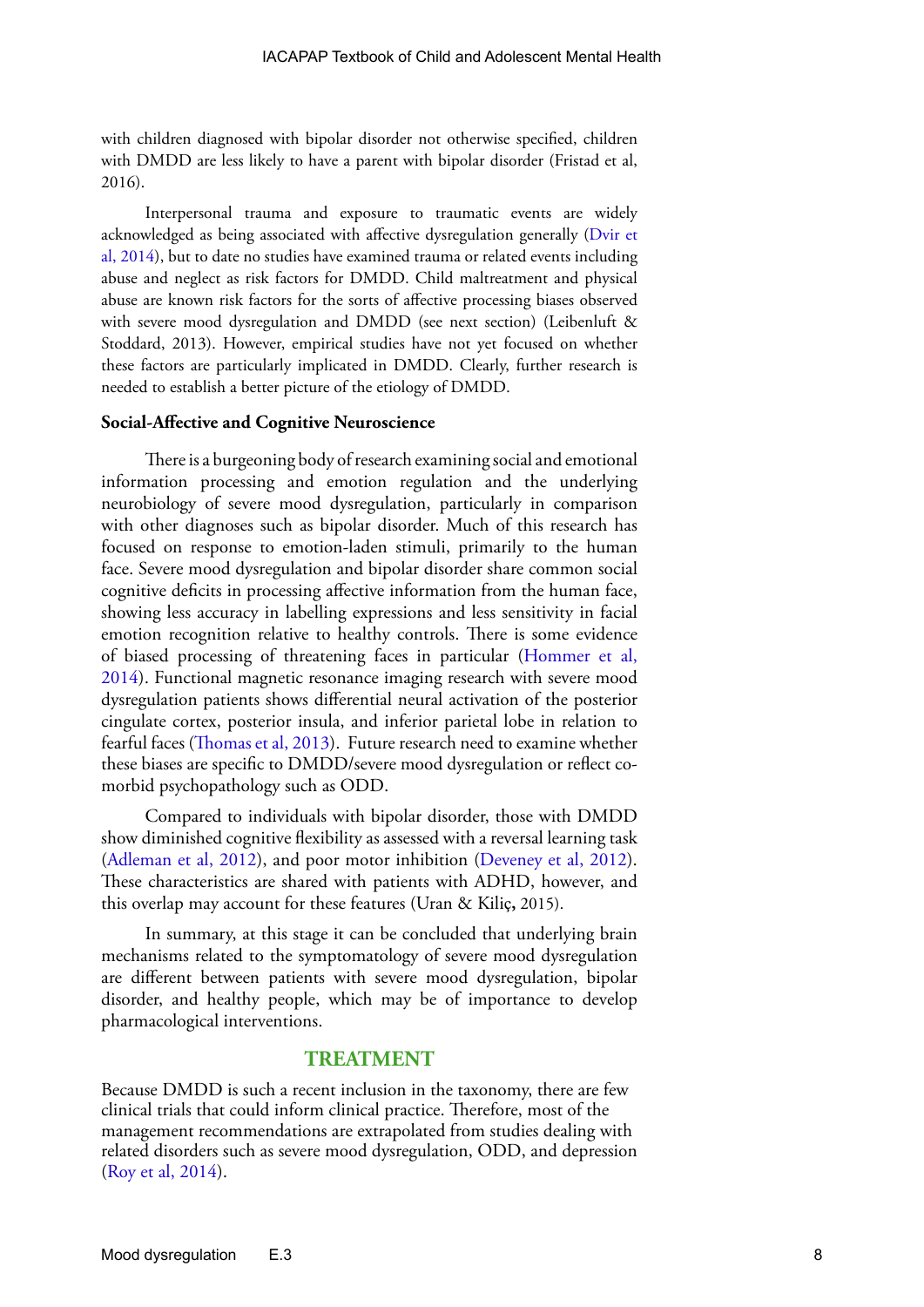#### **Behavioral therapy**

[Scott and O'Connor \(2012\)](http://incredibleyears.com/wp-content/uploads/an-experimental-test-of-differential_2012.pdf) investigated the effects of parent training and cognitive behavior therapy in children aged 4-6 years presenting with the emotion dysregulation (defined as irritable and/or hurtful) subtypes of ODD as compared to patients with ODD without such a profile. Although the children were too young to meet diagnostic criteria for either severe mood dysregulation or DMDD, the study showed that young children with emotion dysregulation were more sensitive to changed parenting and showed stronger treatment effects than children without these symptoms.

#### **Pharmacological treatment**

Given the high comorbidity of DMDD with ADHD, stimulants have been studied as a possible treatment ([Posner et al, 2014](http://europepmc.org/articles/pmc4243526)). Medications that improve irritability and depressed mood may be valuable – all used "off label". Second generation antipsychotics such as risperidone have also been used. A double-blind RCT of lithium treatment did not reduce symptoms in hospitalized patients with severe mood dysregulation [\(Dickstein et al, 2009](http://www.ncbi.nlm.nih.gov/pmc/articles/mid/NIHMS108900/)). [Krieger and colleagues \(2011\)](file:///C:/Users/Joseph%20Rey/Documents/eBOOK/BOOK%202016%20ED/E.3%20DMDD%20UPDATED/Label_Trial_of_Risperidone_in_Children_and_Adolescents_with_Severe_Mood_Dysregulation) reported a significant reduction in irritability in an open-label study of risperidone. [Carlson et al \(2010\)](http://www.ncbi.nlm.nih.gov/pmc/articles/PMC2990969/) found similar results. This is consistent with the widely known finding that risperidone can reduce aggressive behavior and irritability in the young. However, these early findings should be seen with extreme caution considering the potentially serious side effects of antipsychotics in the young and the fact that they do not specifically refer to patients with DMDD. Preliminary studies suggest that adolescents with ODD/CD and symptoms suggestive of DMDD show a reduction of symptoms when treated with divalproex (Donovan et al, 2000), a commonly used treatment for bipolar disorder. Discussion with parents and patients as well as careful monitoring of side effects is essential when prescribing these medications.

#### **Other interventions**

Educational approaches are highly relevant. Clinicians, teachers and parents need to work closely together to address and meet these patients' special needs (e.g., consistency, classroom support, more time to complete school tests, etc.). Teachers should also be made aware of the adverse effects of medication if it is prescribed. Patients and families should receive education about the disorder, comorbid symptoms and related impairments, as well as strategies for managing them. Finally, changes in lifestyle can be addressed together with the help of allied health professionals. Such changes may include strategies for dealing with crises and identifying potential stressors and triggers. A plan to manage emergencies (e.g., suicidal behavior, extreme loss of control) needs to be put in place. Moreover, parenting programs and family therapy need to be considered as many of these children come from problematic families with poor parenting and communication skills; often parents themselves suffer from psychiatric disorders. In that case a referral should be considered. This is an ideal situation. However, in many countries these resources won't be available; clinicians may need to rely on psychoeducation, school teachers, extended family and other supports.

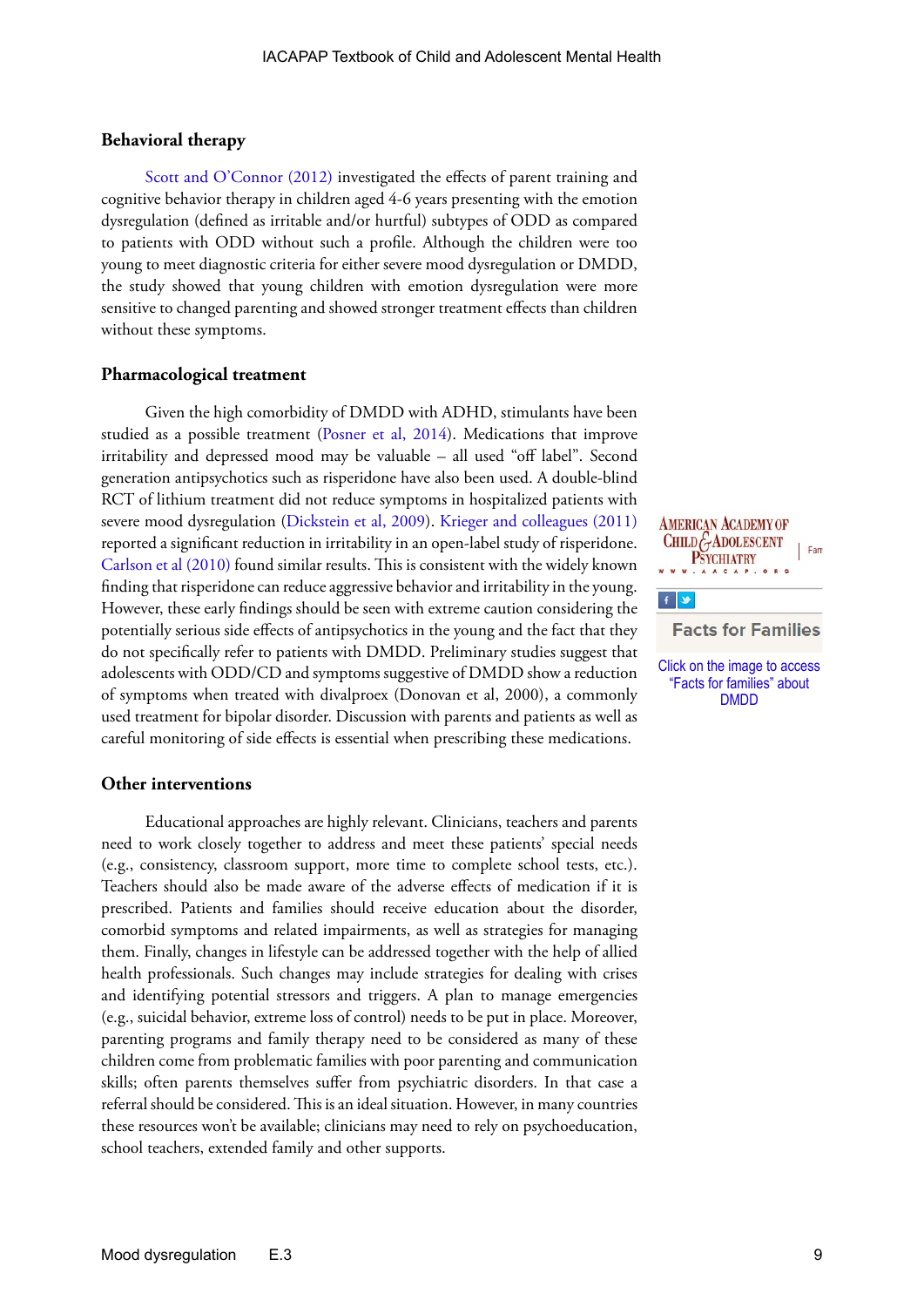M was 7.5 years of age when his parents became increasingly aware and worried because of his frequent temper outbursts, which seemed to happen without a noticeable or minor trigger, such as after arguing with his older sister over which TV channel they would watch. These outbursts had increased in intensity and frequency over time, with verbal and physical aggression towards his classmates as well as objects. Between these outbursts M mostly showed a negative mood. He once mentioned to his friends and parents that he was thinking about what would happen if he was no longer alive. His peers wondered why M was always so cranky and irritable; minor provocations leading to aggressive reactions far out of proportion. The mentioned outbursts happened on average 3-4 times per week; initially, however, frequency had been lower. Outbursts led to fights at school, and soon teachers began to contact the parents to come and discuss M's behavioral problems. Before the current presentation M had been taken to a community health center because teachers had raised the possibility that M was suffering from ADHD. However, the diagnostic process was lengthy as M frequently refused to participate in an evaluation and only rarely showed up for clinical appointments.

A diagnosis of disruptive mood dysregulation disorder was made. Diagnoses of major depression and conduct disorder were ruled out based on self-, parent and teacher reports. Treatment with risperidone was initiated based upon clinical experience because of the frequent temper outbursts. In addition, M received behavioral psychotherapy with a local psychologist in order to identify potential triggers and stressors leading to temper outbursts and negative mood, and to develop strategies to cope with stressful situations that could easily impact M's mood. Further, M and his parents had several meetings with teachers and community health workers to plan strategies for prevention and constructive management of his temper outbursts (such as time-out strategies, understanding and avoiding triggers for aggression and management/coping strategies for stressful situations), frequency and intensity of M's outbursts gradually decreased; he became more cooperative and willing to participate in further treatment and assessment, which lead to the diagnosis of ADHD. Subsequently, treatment with methylphenidate was initiated leading to a further improvement of his scholastic performance and, with only a short latency, to a further improvement of his outbursts. M currently being treated with methylphenidate alone; risperidone had been discontinued after approximately six months. Treatment for ADHD symptoms needed to be continued, but his mood dysregulation problems had improved significantly.

#### **Summary**

In the absence of research evidence, treatment of DMDD is currently guided by clinical experience or based on limited evidence about the treatment of specific behaviors such as persistent aggression or temper outbursts. Management needs to be judicious to avoid doing harm rather than good ([Roy et al, 2014](http://www.ncbi.nlm.nih.gov/pmc/articles/PMC4390118/), [Tourian et al,](http://www.ncbi.nlm.nih.gov/pmc/articles/PMC4357333/)  [2015](http://www.ncbi.nlm.nih.gov/pmc/articles/PMC4357333/)). In summary, this would entail:

- A careful evaluation of symptoms and potential causal factors such as child maltreatment or neglect
- Dealing with the factors that may be causing or maintain the symptoms. That may include CBT, improving parenting skills through parenting programs, psychoeducation, providing support to the family, or fostering if the child is unsafe
- Family therapy when family interactions are severely dysfunctional
- Education and support to teachers
- If symptoms of ADHD are significant, specific ADHD treatment can be tried
- Antipsychotics and sodium valproate may be used when there is lack of response to other interventions
- Temper outburst and aggression may benefit from methylphenidate in children with ADHD. Risperidone or valproate, with the appropriate precautions, may also be helpful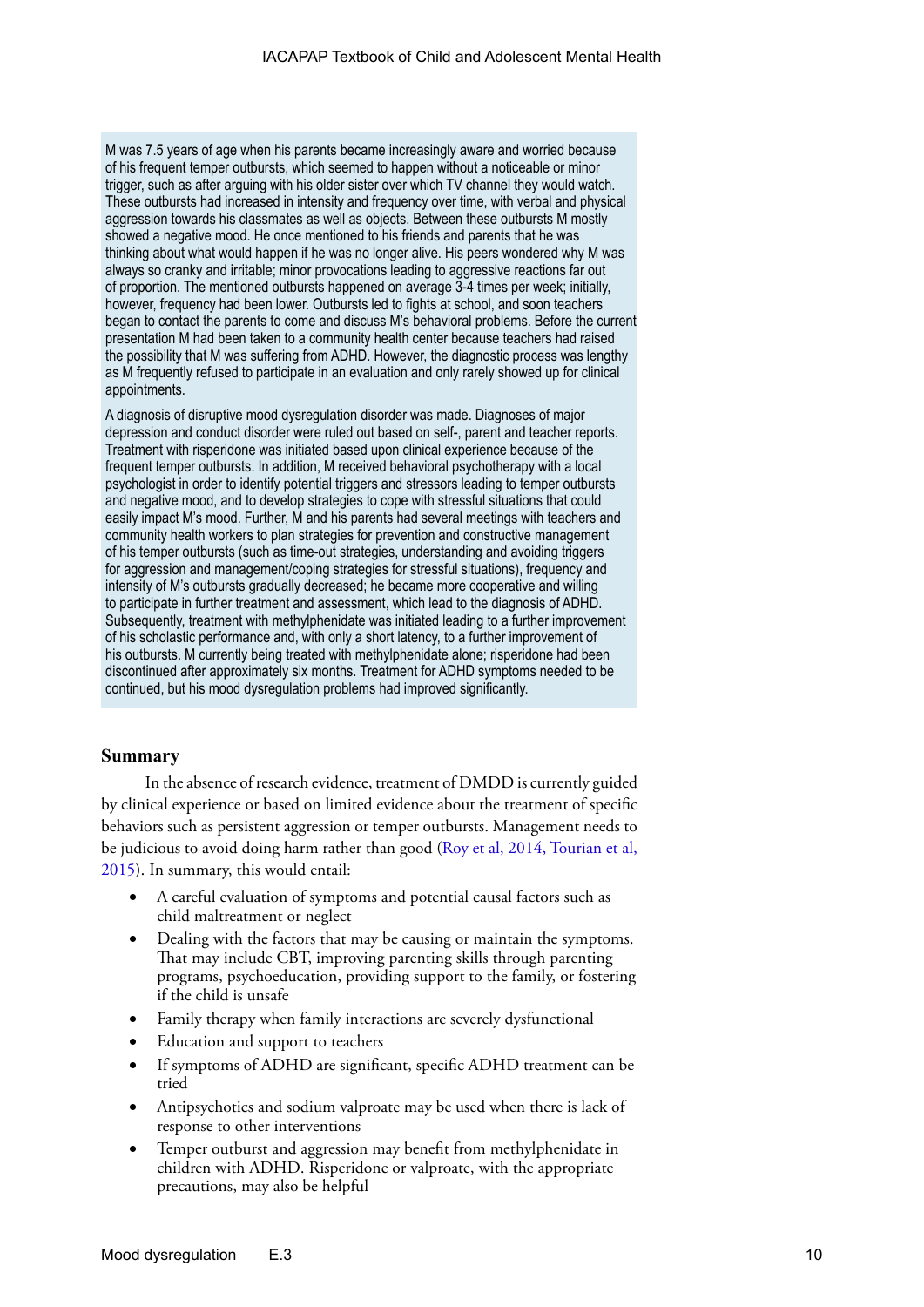- In spite of the fact that DMDD is considered to be related to major depression, there is no evidence yet that antidepressants are useful
- One important unresolved issue is for how long medication should be prescribed, particularly because some of these drugs have significant side **effects**
- In most cases, medication should be combined with CBT and parent training for optimal results.

## **CONCLUSIONS**

Irrespective of whether the diagnosis of DMDD in its current incarnation survives the test of time, children and adolescents suffering from chronic irritability are highly impaired and hospitalized frequently. Experienced clinicians are aware that many of these children come from very disturbed families in which abuse, neglect and separation from attachment figures is often the norm, sometimes ignored in taxonomic and research studies. This adds another layer of complexity, in particular because it becomes very difficult to establish which behaviors are due to a "biological" disorder and which are the results of, or a response to family dysfunction, or how one interacts with the other.

- Do you have questions?
- Comments?

[Click here to go to the Textbook's Facebook page to share your views about](https://www.facebook.com/pages/IACAPAP-Textbook-of-Child-and-Adolescent-Mental-Health/249690448525378)  the chapter with other readers, question the authors or editor and make comments.

#### **Key practitioner messages**

- DMDD is a useful diagnosis for children with severe, nonepisodic irritability. Current evidence suggests that such irritability may be related to the depression dimension
- Young people with severe, non-episodic irritability differ from those with bipolar disorder in longitudinal course, family history, and performance on some, although not all. neuropsychological features.
- The diagnosis of pediatric bipolar disorder should be reserved for children who have distinct episodes of mania. During such an episode, the child's mood and behavior must differ from the usual comportment
- There is limited empirical evidence to guide treatment decisions in these patients.

# **REFERENCES**

Achenbach TM (1991) *Manual for the Child Behavior Checklist/4-18 and 1991 Profile.* Burlington, VT: University of Vermont, Department of Psychiatry.

- [Adleman NE, Fromm SJ, Razdan V et al. \(2012\) Cross-sectional](http://www.ncbi.nlm.nih.gov/pmc/articles/PMC3472043/)  [and longitudinal abnormalities in brain structure in](http://www.ncbi.nlm.nih.gov/pmc/articles/PMC3472043/)  [children with severe mood dysregulation or bipolar](http://www.ncbi.nlm.nih.gov/pmc/articles/PMC3472043/)  disorder. *[Journal of Child Psychology and Psychiatry, and](http://www.ncbi.nlm.nih.gov/pmc/articles/PMC3472043/)  [allied Disciplines](http://www.ncbi.nlm.nih.gov/pmc/articles/PMC3472043/)* 53:1149-1156
- [Althoff RR, Verhulst FC, Rettew DC et al \(2010\). Adult](http://www.ncbi.nlm.nih.gov/pmc/articles/PMC2965164/)  [outcomes of childhood dysregulation: a 14-year](http://www.ncbi.nlm.nih.gov/pmc/articles/PMC2965164/)  follow-up study. *[Journal of the American Academy of](http://www.ncbi.nlm.nih.gov/pmc/articles/PMC2965164/)  [Child and Adolescent Psychiatry](http://www.ncbi.nlm.nih.gov/pmc/articles/PMC2965164/)* 49: 1105-1116
- Axelson D (2013) Taking disruptive mood dysregulation disorder out for a test drive*. The American Journal of Psychiatry* 170:136-139
- [Axelson D, Findling RL, Fristad MA et al \(2012\). Examining](http://www.ncbi.nlm.nih.gov/pmc/articles/PMC3581334/)  [the proposed disruptive mood dysregulation disorder](http://www.ncbi.nlm.nih.gov/pmc/articles/PMC3581334/)  [diagnosis in children in the Longitudinal Assessment](http://www.ncbi.nlm.nih.gov/pmc/articles/PMC3581334/)  [of Manic Symptoms study.](http://www.ncbi.nlm.nih.gov/pmc/articles/PMC3581334/) *Journal of Clinical Psychiatry* [73:1343-1350.](http://www.ncbi.nlm.nih.gov/pmc/articles/PMC3581334/)
- [Baroni A, Lunsford JR, Luckenbaugh DA et al \(2009\).](http://www.ncbi.nlm.nih.gov/pmc/articles/PMC2786990/)  [Practitioner review: the assessment of bipolar disorder](http://www.ncbi.nlm.nih.gov/pmc/articles/PMC2786990/)  [in children and adolescents.](http://www.ncbi.nlm.nih.gov/pmc/articles/PMC2786990/) *Journal of Child Psychology [and Psychiatry](http://www.ncbi.nlm.nih.gov/pmc/articles/PMC2786990/)* 50:203-215
- Bertocci MA, Bebko G, Olino T et al (2014). Behavioral and emotional dysregulation trajectories marked by prefrontal-amygdala function in symptomatic youth. *Psychological Medicine* 44: 2603-2615.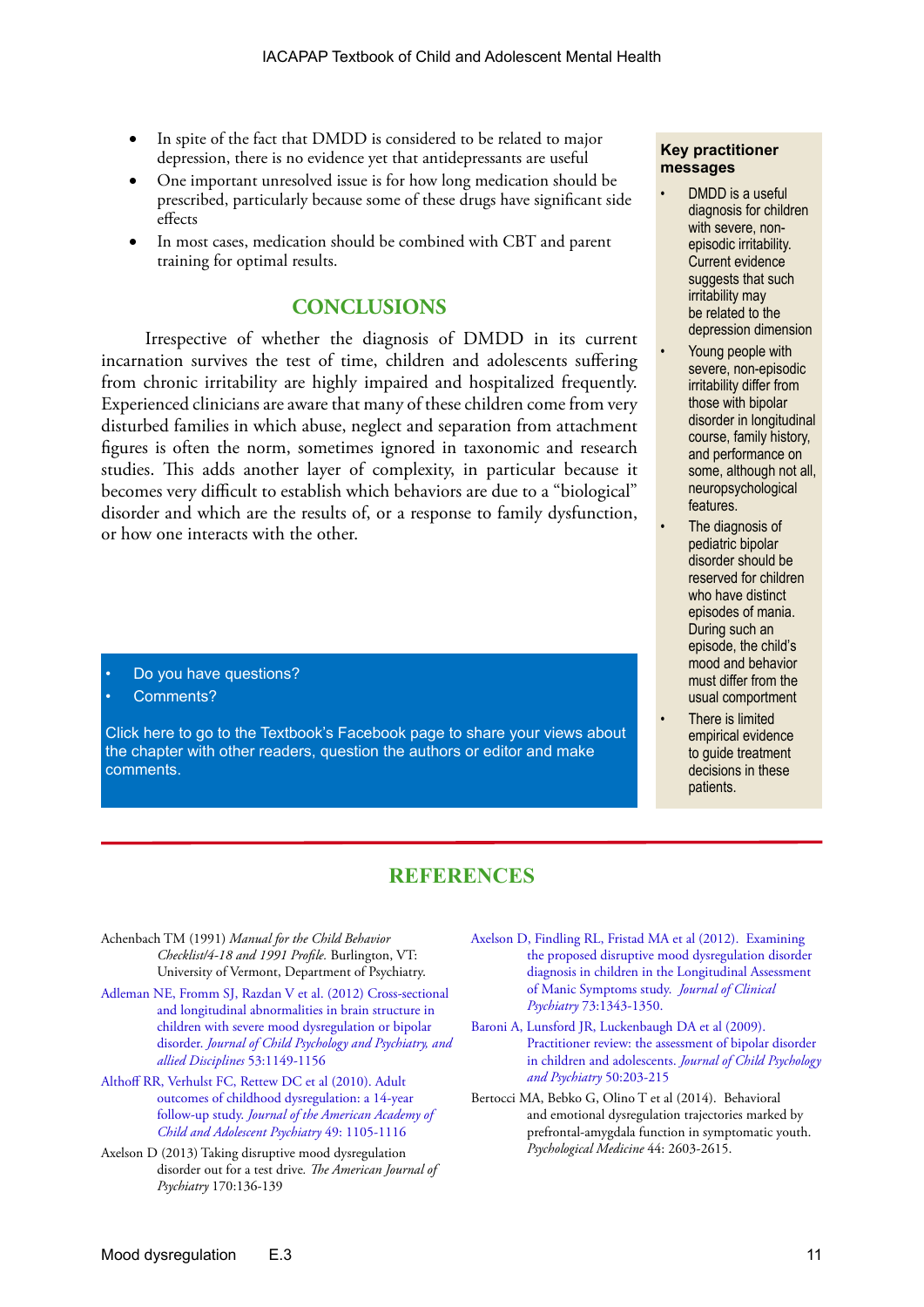- Biederman J, Klein RG, Pine DS et al (1998) Resolved: mania is mistaken for ADHD in prepubertal children. *Journal of the American Academy of Child & Adolescent Psychiatry* 37:1091-1096
- Blader JC, Carlson GA (2007). Increased rates of bipolar disorder diagnoses among U.S. child, adolescent and adult inpatients, 1996-2004. *Biological Psychiatry* 62:107-114
- [Brotman MA, Kassem L, Reising MM et al \(2007\). Parental](https://www.researchgate.net/profile/Brendan_Rich2/publication/6168613_Parental_diagnoses_in_youth_with_narrow_phenotype_bipolar_disorder_or_severe_mood_dysregulation/links/0fcfd50a2ae74b39c1000000.pdf)  [diagnoses in youth with narrow phenotype bipolar](https://www.researchgate.net/profile/Brendan_Rich2/publication/6168613_Parental_diagnoses_in_youth_with_narrow_phenotype_bipolar_disorder_or_severe_mood_dysregulation/links/0fcfd50a2ae74b39c1000000.pdf)  [disorder or severe mood dysregulation.](https://www.researchgate.net/profile/Brendan_Rich2/publication/6168613_Parental_diagnoses_in_youth_with_narrow_phenotype_bipolar_disorder_or_severe_mood_dysregulation/links/0fcfd50a2ae74b39c1000000.pdf) *American [Journal of Psychiatry](https://www.researchgate.net/profile/Brendan_Rich2/publication/6168613_Parental_diagnoses_in_youth_with_narrow_phenotype_bipolar_disorder_or_severe_mood_dysregulation/links/0fcfd50a2ae74b39c1000000.pdf)* 164:1238-1241
- [Brotman MA, Rich BA, Guyer AE et al \(2010\). Amygdala](http://www.ncbi.nlm.nih.gov/pmc/articles/PMC3075433/)  [activation during emotion processing of neutral faces](http://www.ncbi.nlm.nih.gov/pmc/articles/PMC3075433/)  [in children with severe mood dysregulation versus](http://www.ncbi.nlm.nih.gov/pmc/articles/PMC3075433/)  [ADHD or bipolar disorder.](http://www.ncbi.nlm.nih.gov/pmc/articles/PMC3075433/) *American Journal of Psychiatry* [167:61-69](http://www.ncbi.nlm.nih.gov/pmc/articles/PMC3075433/)
- Brotman MA, Schmajuk M, Rich BA et al (2006). Prevalence, clinical correlates, and longitudinal course of severe mood dysregulation in children. *Biological Psychiatry*  60: 991-997
- [Carlson GA, Potegal M, Margulies D et al \(2010\). Liquid](http://www.ncbi.nlm.nih.gov/pmc/articles/PMC2990969/)  [risperidone in the treatment of rages in psychiatrically](http://www.ncbi.nlm.nih.gov/pmc/articles/PMC2990969/)  [hospitalized children with possible bipolar disorder.](http://www.ncbi.nlm.nih.gov/pmc/articles/PMC2990969/)  *[Bipolar Disorders](http://www.ncbi.nlm.nih.gov/pmc/articles/PMC2990969/)* 12:205-212
- Carlson GA (2007). Who are the children with severe mood dysregulation, a.k.a. "Rages"? American Journal of Psychiatry 164:1140-1142
- [Copeland WE, Angold A, Costello EJ et al \(2013\). Prevalence,](http://www.ncbi.nlm.nih.gov/pmc/articles/PMC3573525/)  [comorbidity, and correlates of DSM-5 proposed](http://www.ncbi.nlm.nih.gov/pmc/articles/PMC3573525/)  [disruptive mood dysregulation disorder.](http://www.ncbi.nlm.nih.gov/pmc/articles/PMC3573525/) *The American [Journal of Psychiatry](http://www.ncbi.nlm.nih.gov/pmc/articles/PMC3573525/)* 170:173-179
- [Copeland WE, Shanahan L, Egger H, et al \(2014\). Adult](http://europepmc.org/articles/pmc4106474)  [diagnostic and functional outcomes of DSM-5](http://europepmc.org/articles/pmc4106474)  [diruptive mood dysregulation disorder.](http://europepmc.org/articles/pmc4106474) *American [Journal of Psychiatry](http://europepmc.org/articles/pmc4106474)* 171: 668-674
- [Deveney CM, Connolly ME, Jenkins SE et al \(2012\).](http://www.ncbi.nlm.nih.gov/pmc/articles/PMC3245776/)  [Neural recruitment during failed motor inhibition](http://www.ncbi.nlm.nih.gov/pmc/articles/PMC3245776/)  [differentiates youths with bipolar disorder and severe](http://www.ncbi.nlm.nih.gov/pmc/articles/PMC3245776/)  [mood dysregulation.](http://www.ncbi.nlm.nih.gov/pmc/articles/PMC3245776/) *Biological Psychology* 89:148-155.
- [Deveney CM, Hommer RE, Reeves E, et al. \(2015\). A](http://www.kcl.ac.uk/ioppn/depts/cap/research/moodlab/Papers/Deveney-et-al-A-Prospective-Study-of-Severe-Irritability-in-Youths---2-and-4-year-Follow-Up.pdf)  [prospective study of severe irritability in youths: 2](http://www.kcl.ac.uk/ioppn/depts/cap/research/moodlab/Papers/Deveney-et-al-A-Prospective-Study-of-Severe-Irritability-in-Youths---2-and-4-year-Follow-Up.pdf)  [and 4-year follow-up.](http://www.kcl.ac.uk/ioppn/depts/cap/research/moodlab/Papers/Deveney-et-al-A-Prospective-Study-of-Severe-Irritability-in-Youths---2-and-4-year-Follow-Up.pdf) *Depression & Anxiety* 32:364- [372](http://www.kcl.ac.uk/ioppn/depts/cap/research/moodlab/Papers/Deveney-et-al-A-Prospective-Study-of-Severe-Irritability-in-Youths---2-and-4-year-Follow-Up.pdf)
- [Dickstein DP, Towbin KE, Van Der Veen JW et al \(2009\).](http://www.ncbi.nlm.nih.gov/pmc/articles/mid/NIHMS108900/)  [Randomized double-blind placebo-controlled trial of](http://www.ncbi.nlm.nih.gov/pmc/articles/mid/NIHMS108900/)  [lithium in youths with severe mood dysregulation.](http://www.ncbi.nlm.nih.gov/pmc/articles/mid/NIHMS108900/)  *[Journal of Child and Adolescent Psychopharmacology,](http://www.ncbi.nlm.nih.gov/pmc/articles/mid/NIHMS108900/)*  [19:61-73.](http://www.ncbi.nlm.nih.gov/pmc/articles/mid/NIHMS108900/)
- Diler RS, Birmaher B, Axelson D et al (2009). The Child Behavior Checklist (CBCL) and the CBCL-bipolar phenotype are not useful in diagnosing pediatric bipolar disorder. *Journal of Child and Adolescent Psychopharmacology* 19:23-30
- Donovan SJ, Stewart JW, Nunes EV et al (2000). Divalproex treatment for youth with explosive temper and mood lability: a double-blind, placebo-controlled crossover design. *American Journal of Psychiatry* 157:818–820

[Dougherty LR, Smith VC, Bufferd SJ et al \(2014\). DSM-5](http://www.ncbi.nlm.nih.gov/pmc/articles/PMC4480202/)  [disruptive mood dysregulation disorder: correlates and](http://www.ncbi.nlm.nih.gov/pmc/articles/PMC4480202/)  [predictors in young children.](http://www.ncbi.nlm.nih.gov/pmc/articles/PMC4480202/) *Psychological Medicine* [44:2339-2350](http://www.ncbi.nlm.nih.gov/pmc/articles/PMC4480202/)

- Dougherty LR, Smith VC, Bufferd SJ et al (2016). Disruptive mood dysregulation disorder at the age of 6 years and clinical and functional outcomes 3 years later. *Psychological Medicine* 46:1103-1114
- [Dvir Y, Ford JD, Hill M, Frazier JA \(2014\). Childhood](http://www.ncbi.nlm.nih.gov/pmc/articles/PMC4091823/)  [maltreatment, emotional dysregulation, and](http://www.ncbi.nlm.nih.gov/pmc/articles/PMC4091823/)  [psychiatric comorbidities.](http://www.ncbi.nlm.nih.gov/pmc/articles/PMC4091823/) *Harvard Review of Psychiatry* [22: 149-161](http://www.ncbi.nlm.nih.gov/pmc/articles/PMC4091823/)
- [Fristad MA, Wolfson H, Algorta GP et al \(2016\). Disruptive](http://online.liebertpub.com/doi/pdfplus/10.1089/cap.2015.0062)  [mood dysregulation disorder and bipolar disorder](http://online.liebertpub.com/doi/pdfplus/10.1089/cap.2015.0062)  [not otherwise specified: Fraternal or identical twins?](http://online.liebertpub.com/doi/pdfplus/10.1089/cap.2015.0062)  *[Journal of Child & Adolescent Psychopharmacology](http://online.liebertpub.com/doi/pdfplus/10.1089/cap.2015.0062)  26*[:138-146.](http://online.liebertpub.com/doi/pdfplus/10.1089/cap.2015.0062)
- Holtmann M, Becker A, Banaschewski T et al (2011b). Psychometric validity of the Strengths and Difficulties Questionnaire-Dysregulation Profile. *Psychopathology* 44: 53-59
- Holtmann M, Bolte S, Goth K et al (2007). Prevalence of the Child Behavior Checklist-pediatric bipolar disorder phenotype in a German general population sample. *Bipolar Disorders* 9:895-900
- Holtmann M, Bölte S, Poustka F (2008). Rapid increase in rates of bipolar diagnosis in youth: "true" bipolarity or misdiagnosed severe disruptive behavior disorders? *Archives of General Psychiatry*, 65:477-477
- Holtmann M, Buchmann AF, Esser G et al (2011a). The Child Behavior Checklist-Dysregulation Profile predicts substance use, suicidality, and functional impairment: a longitudinal analysis. *Journal of Child Psychology and Psychiatry* 52:139-147
- Holtmann M, Poustka L, Zepf FD et al (2013). Severe affective and behavioral dysregulation in youths is associated with a proinflammatory state. *Zeitschrift für Kinderund Jugendpsychiatrie und Psychotherapie* 41:393-399
- [Hommer RE, Meyer A, Stoddard J et al \(2014\). Attention](http://europepmc.org/articles/pmc3933451)  [bias to threat faces in severe mood dysregulation.](http://europepmc.org/articles/pmc3933451)  *[Depression and Anxiety](http://europepmc.org/articles/pmc3933451)* 31:559-565
- [Hudziak JJ, Althoff RR, Derks EM et al \(2005\). Prevalence and](http://www.tweelingenregister.org/nederlands/verslaggeving/NTR_publicaties_2005/Hudziak_BP_2005.pdf)  [genetic architecture of Child Behavior Checklist](http://www.tweelingenregister.org/nederlands/verslaggeving/NTR_publicaties_2005/Hudziak_BP_2005.pdf)[juvenile bipolar disorder.](http://www.tweelingenregister.org/nederlands/verslaggeving/NTR_publicaties_2005/Hudziak_BP_2005.pdf) *Biological Psychiatry* 58:562- [568](http://www.tweelingenregister.org/nederlands/verslaggeving/NTR_publicaties_2005/Hudziak_BP_2005.pdf)
- [Jucksch V, Salbach-Andrae H, Lenz K et al \(2011\). Severe](https://www.researchgate.net/profile/Viola_Kappel_maiden_name_Jucksch/publication/47642806_Severe_affective_and_behavioural_dysregulation_is_associated_with_significant_psychosocial_adversity_and_impairment/links/02e7e51e0032ea4b0e000000.pdf)  [affective and behavioural dysregulation is associated](https://www.researchgate.net/profile/Viola_Kappel_maiden_name_Jucksch/publication/47642806_Severe_affective_and_behavioural_dysregulation_is_associated_with_significant_psychosocial_adversity_and_impairment/links/02e7e51e0032ea4b0e000000.pdf)  [with significant psychosocial adversity and](https://www.researchgate.net/profile/Viola_Kappel_maiden_name_Jucksch/publication/47642806_Severe_affective_and_behavioural_dysregulation_is_associated_with_significant_psychosocial_adversity_and_impairment/links/02e7e51e0032ea4b0e000000.pdf)  impairment. *[Journal of Child Psychology and Psychiatry](https://www.researchgate.net/profile/Viola_Kappel_maiden_name_Jucksch/publication/47642806_Severe_affective_and_behavioural_dysregulation_is_associated_with_significant_psychosocial_adversity_and_impairment/links/02e7e51e0032ea4b0e000000.pdf)*  [52:686-695](https://www.researchgate.net/profile/Viola_Kappel_maiden_name_Jucksch/publication/47642806_Severe_affective_and_behavioural_dysregulation_is_associated_with_significant_psychosocial_adversity_and_impairment/links/02e7e51e0032ea4b0e000000.pdf)
- [James A, Hoang U, Seagroatt V et al \(2014\). A comparison](http://www.ncbi.nlm.nih.gov/pmc/articles/PMC4473258/)  [of American and English hospital discharge rates for](http://www.ncbi.nlm.nih.gov/pmc/articles/PMC4473258/)  [pediatric bipolar disorder.](http://www.ncbi.nlm.nih.gov/pmc/articles/PMC4473258/) *Journal of the American [Academy of Child and Adolescent Psychiatry](http://www.ncbi.nlm.nih.gov/pmc/articles/PMC4473258/)* 53:614-624
- [Krieger FV, Leibenluft E, Stringaris A et al \(2013\). Irritability](http://www.scielo.br/scielo.php?pid=S1516-44462013000500005&script=sci_arttext)  [in children and adolescents: past concepts, current](http://www.scielo.br/scielo.php?pid=S1516-44462013000500005&script=sci_arttext)  [debates, and future opportunities.](http://www.scielo.br/scielo.php?pid=S1516-44462013000500005&script=sci_arttext) *Revista Brasileira de Psiquiatria* [35 \(Sup 1\):S32-39](http://www.scielo.br/scielo.php?pid=S1516-44462013000500005&script=sci_arttext)